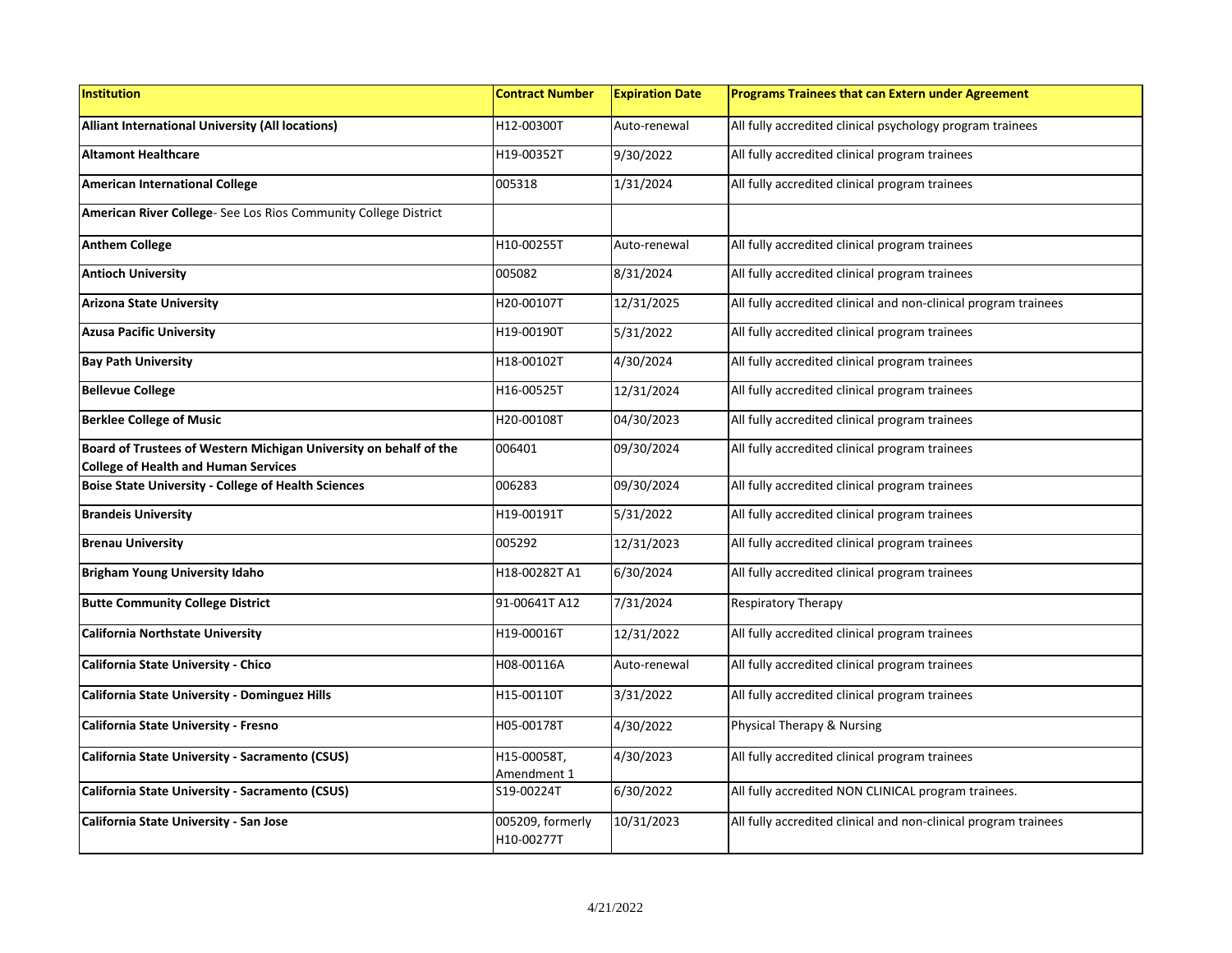| California State University - Sonoma                                                                          | H17-00191T | 7/31/2020    | All fully accredited clinical program trainees                                                 |
|---------------------------------------------------------------------------------------------------------------|------------|--------------|------------------------------------------------------------------------------------------------|
| California State University - Stanislaus                                                                      | H18-00131T | 6/30/2023    | All fully accredited clinical program trainees                                                 |
| <b>Capella University</b>                                                                                     | H19-00192T | 5/31/2022    | All fully accredited clinical program trainees                                                 |
| <b>Carrington College (ALL Campuses)</b>                                                                      | H10-00268T | Auto-renewal | All fully accredited clinical program trainees                                                 |
| <b>Center for Employment Training (CET)</b>                                                                   | H17-00209T | 5/31/2021    | All fully accredited clinical program trainees                                                 |
| <b>Charles A. Jones Skills &amp; Business Education Center-See</b><br>Sacramento City Unified School District |            |              |                                                                                                |
| <b>Chicago School of Professional Psychology</b>                                                              | H19-00193T | 5/31/2022    | All fully accredited clinical program trainees                                                 |
|                                                                                                               |            |              |                                                                                                |
| <b>Columbia University</b>                                                                                    | H12-00183T | 7/31/2021    | Physical Therapist                                                                             |
| Consumnes River College- See Los Rios Community College                                                       |            |              |                                                                                                |
| District<br><b>Creighton University</b>                                                                       |            |              |                                                                                                |
|                                                                                                               | 006326     | 9/30/2024    | All fully accredited clinical program trainees                                                 |
| Crozer-Chester Medical Center (dba; Prospect CCMC)                                                            | H20-00112T | 4/30/2023    | All fully accredited clinical program trainees                                                 |
| Dominican University of California                                                                            | H19-00404T | 9/30/2022    | All fully accredited clinical program trainees                                                 |
| <b>East Tennessee State University</b>                                                                        | H15-00141T | 7/7/2020     | All fully accredited clinical program trainees                                                 |
| <b>Eastern Michigan University</b>                                                                            | H18-00171T | 5/31/2024    | All fully accredited clinical program trainees                                                 |
| <b>Edgewood College</b>                                                                                       | 006565     | 1/31/2027    | All fully accredited clinical program trainees                                                 |
| <b>Edinboro University</b>                                                                                    | 006359     | 9/30/2024    | All fully accredited clinical program trainees                                                 |
| <b>Elk Grove Adult &amp; Community Education - See Sacramento</b>                                             |            |              |                                                                                                |
| County Office of Education<br><b>George Washington University</b>                                             | H18-00285T | 2/28/2023    | All fully accredited clinical program trainees                                                 |
|                                                                                                               |            |              |                                                                                                |
| <b>Gurnick Academy of Medical Arts</b>                                                                        | H11-00273T | Auto-renewal | All fully accredited clinical program trainees                                                 |
| <b>Heritage Peak Charter School</b>                                                                           | H14-00389T | Auto-renewal | All fully accredited clinical program trainees                                                 |
| <b>Humboldt State University (HSU)</b>                                                                        | S17-00194T | 7/31/2021    | HSU California Institute for Regenerative Medicine Bridges 2.0<br>(Stem Cell Research) Program |
| <b>Idaho State University</b>                                                                                 | H20-00111T | 4/30/2023    | All fully accredited clinical program trainees                                                 |
| <b>Independence University</b>                                                                                | H09-00126T | 4/30/2022    | <b>Respiratory Therapy</b>                                                                     |
| <b>Institute For Health Sciences</b>                                                                          | H16-00184T | 6/30/2022    | All fully accredited clinical program trainees                                                 |
| John F. Kennedy University                                                                                    | S10-00118A | Auto-renewal | All fully accredited clinical program trainees                                                 |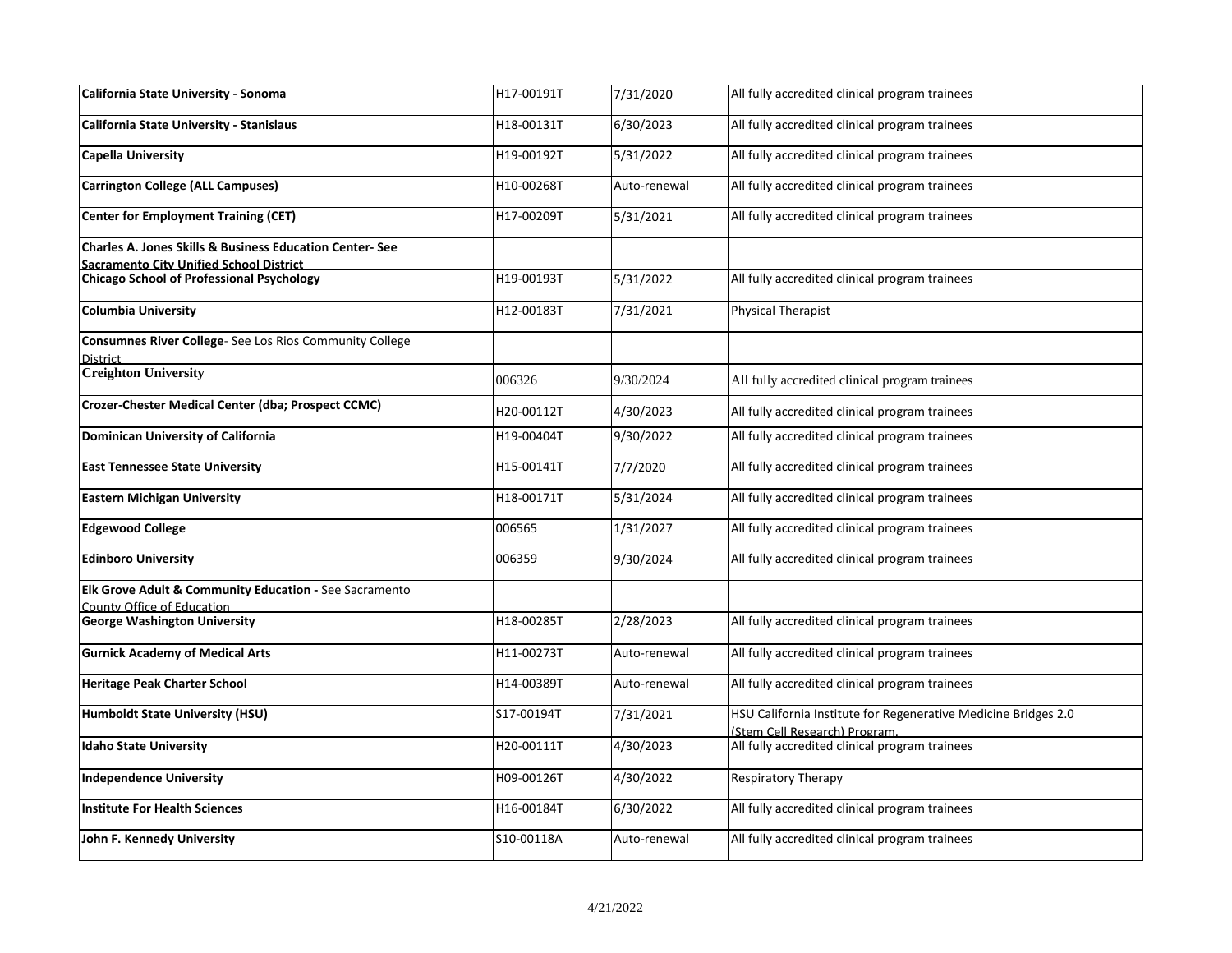| Kaiser Permanente School of Allied Health Sciences                                                        | H04-00007     | Auto-renewal | Diagnostic Medical Sonography Program & Nuclear Medicine                                             |
|-----------------------------------------------------------------------------------------------------------|---------------|--------------|------------------------------------------------------------------------------------------------------|
| <b>Keck Graduate Institute</b>                                                                            | H19-00427T    | 12/31/2022   | All fully accredited clinical program trainees                                                       |
| <b>Kennedy Krieger Institute</b>                                                                          | H18-00457T    | 9/14/2022    | All fully accredited clinical program trainees                                                       |
| Laboure College                                                                                           | H17-00290T A1 | 7/31/2023    | All fully accredited clinical program trainees                                                       |
| <b>Loma Linda University</b>                                                                              | H14-00007T    | Auto-renewal | All fully accredited clinical program trainees in the<br>School of Behavioral Health                 |
| Los Rios Community College District                                                                       | H09-00277T    | Auto-renewal | All fully accredited clinical program trainees                                                       |
| <b>MGH Institute of Health Professionals</b>                                                              | H18-00412T A1 | 12/31/2023   | All fully accredited clinical program trainees                                                       |
| Middlebury Institute of International Studies at Montery (MIIS)                                           | H15-00215T A2 | 5/31/2024    | Language Translation and Interpretation Students only                                                |
| <b>Midwestern University</b>                                                                              | H17-00469T A1 | 12/31/2026   | All fully accredited clinical program trainees                                                       |
| <b>Mills College</b>                                                                                      | H17-00247T A1 | 6/30/2023    | All fully accredited clinical program trainees                                                       |
| <b>MTI College of Business and Technology</b>                                                             | H09-00202T    | Auto-renewal | Medical Assistants & Phlebotomy Technicians                                                          |
| <b>Napa Valley College</b>                                                                                | H17-00158T    | 6/30/2020    | All fully accredited program trainees.                                                               |
| <b>National Career Education</b>                                                                          | H05-00099A    | 4/30/2022    | All fully accredited program trainees.                                                               |
| <b>National University</b>                                                                                | H10-00383T    | Auto-renewal | All fully accredited clinical program trainees                                                       |
| <b>New York University</b>                                                                                | H19-00537T    | 6/30/2021    | All fully accredited clinical program trainees                                                       |
| <b>Newbridge College</b>                                                                                  | H11-00069T    | Auto-renewal | All fully accredited clinical program trainees                                                       |
| <b>Northern Arizona University</b>                                                                        | H18-00112T    | 8/31/2022    | All fully accredited clinical program trainees                                                       |
| <b>Notre Dame de Namur University</b>                                                                     | H16-00506T    | 12/31/2022   | All fully accredited clinical program trainees                                                       |
| <b>Oregon Institute of Technology</b>                                                                     | H02-01327A    | 6/30/2022    | Nuclear Med Tech, Diagnostic Medical Sonography, Radiologic<br>Science Technology, Echocardiography, |
| <b>Pacific University College of Health Professions</b>                                                   | H20-00034T    | 11/30/2022   | All fully accredited clinical program trainees                                                       |
| <b>Palo Alto University</b>                                                                               | 006489        | 09/30/2024   | All fully accredited clinical program trainees                                                       |
| <b>Pima Medical Institute</b>                                                                             | 005238        | 12/31/2023   | All fully accredited clinical program trainees                                                       |
| <b>Placer County Office of Education (ROP)</b>                                                            | H07-00009T    | 1/31/2020    | ROP program trainees                                                                                 |
| <b>Purdue University</b>                                                                                  | H17-00458T    | 5/31/2025    | All fully accredited clinical program trainees                                                       |
| Quest Diagnostics Inc., Clinical Laboratory Scientists only; contact<br><b>Training &amp; Development</b> | H19-00048T    | 3/31/2023    | Clinical Laboratory Scientists only; contact Training & Development                                  |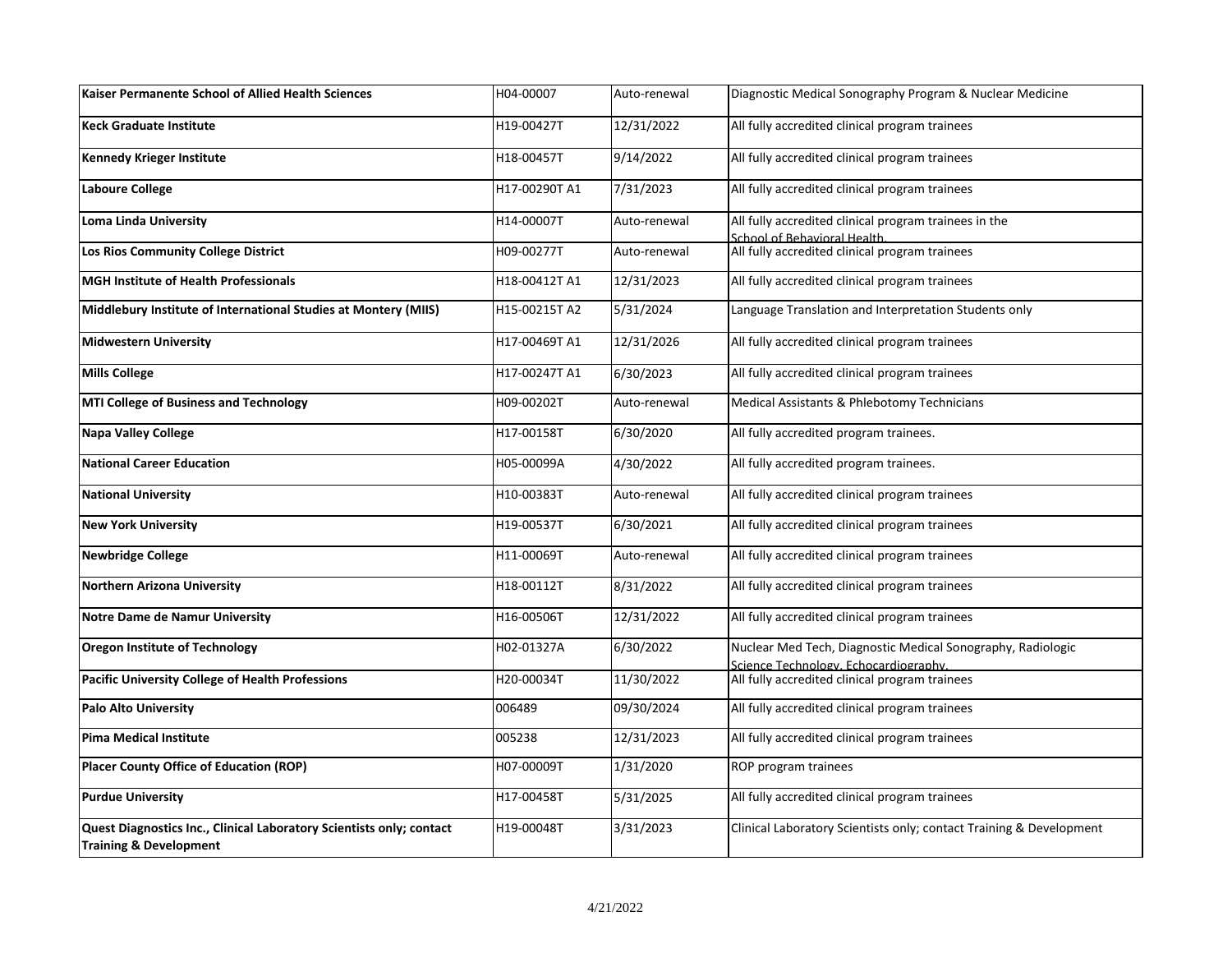| Sacramento City College-See Los Rios Community College<br>District        |             |              |                                                                                                         |
|---------------------------------------------------------------------------|-------------|--------------|---------------------------------------------------------------------------------------------------------|
| <b>Sacramento City Unified School District</b>                            | H00-01023-A | 6/30/2022    | Medical Terminology, Administrative assisting, Clinical<br>assisting/phlebotomy, Medical Records Techs. |
| Sacramento County Office of Education - Elk Grove USD and San<br>Juan USD | H10-00073T  | Auto-renewal | All Career Technical Education Occupational Program Trainees.                                           |
| Saint Mary-of-the-Woods College                                           | H18-00170T  | 5/31/2024    | All fully accredited clinical program trainees                                                          |
| <b>Samuel Meritt College</b>                                              | H09-00201T  | 10/9/2019    | All fully accredited clinical program trainees                                                          |
| <b>Samuel Meritt University</b>                                           | H09-00201T  | 09/30/22     | All fully accredited clinical program trainees                                                          |
| San Joaquin Valley College                                                | H06-00137T  | Auto-renewal | All fully accredited clinical program trainees                                                          |
| <b>Sarah Lawrence College</b>                                             | H20-00021T  | 12/31/2023   | All fully accredited clinical program trainees                                                          |
| <b>Saybrook University</b>                                                | H16-00264T  | 6/30/2019    | All fully accredited clinical program trainees                                                          |
| <b>Seattle University</b>                                                 | H09-00329   | Auto-renewal | Ultrasound                                                                                              |
| <b>St. Catherine University</b>                                           | H1800284T   | 12/31/2021   | All fully accredited clinical program trainees                                                          |
| Southeastern Louisiana University                                         | H20-00068T  | 05/31/2023   | All fully accredited clinical program trainees                                                          |
| Southwestern Oklahoma State University                                    | H19-00428T  | 12/31/2022   | All fully accredited clinical program trainees                                                          |
| <b>Stanford University</b>                                                | S17-11883T  | 4/30/2021    | Human Genetics and Genetic Counseling Program trainees                                                  |
| <b>Trusted Neurodiagnotics Academy</b>                                    | 005332      | 12/31/2024   | All fully accredited clinical program trainees                                                          |
| <b>Unitek College</b>                                                     | H17-00275T  | 7/31/2020    | All fully accredited clinical program trainees                                                          |
| Universitat der Bundeswehr Munchen                                        | H19-00087T  | 12/31/2022   | All fully accredited clinical program trainees                                                          |
| <b>University of Arizona</b>                                              | H20-00002T  | 12/31/2025   | All fully accredited clinical program trainees                                                          |
| <b>University of Cincinnati</b>                                           | 005354      | 12/31/2023   | All fully accredited clinical program trainees                                                          |
| <b>University of La Verne</b>                                             | H16-00507T  | 12/31/2022   | All fully accredited clinical program trainees                                                          |
| <b>University of Phoenix</b>                                              | H09-00267T  | Auto-renewal | Master's level MFT Counseling Students (Trainees)                                                       |
| <b>University of San Francisco</b>                                        | H05-00271T  | 11/30/21     | Marriage & Family Therapy                                                                               |
| University of South Carolina                                              | 005413      | 09/30/24     | All fully accredited clinical program trainees                                                          |
| University of Southern California (USC)                                   | H19-00538T  | 12/31/2023   | All fully accredited clinical program trainees                                                          |
| <b>University of St. Augustine</b>                                        | H10-00391T  | Auto-renewal | All fully accredited clinical program trainees                                                          |